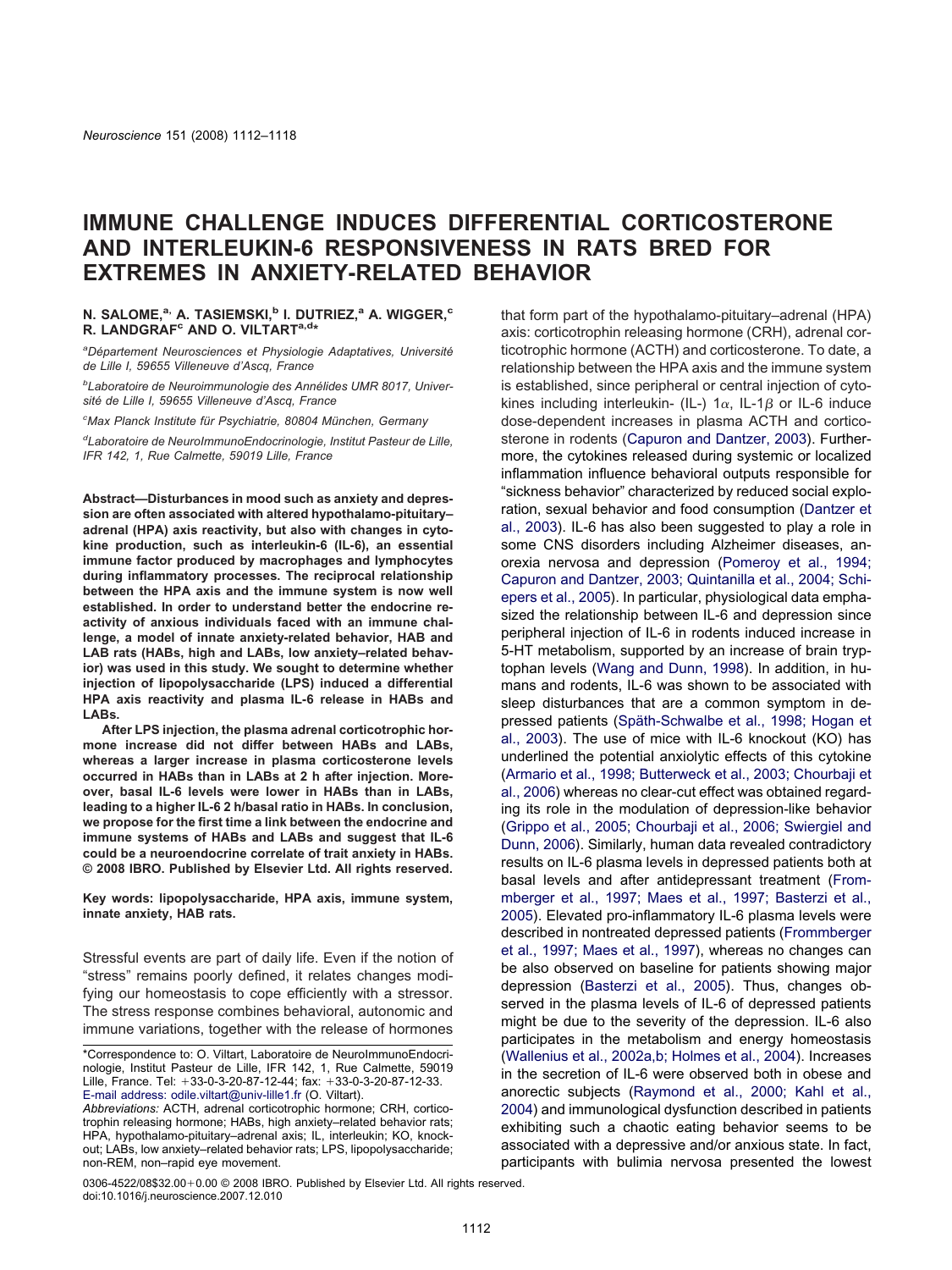lymphocyte proliferative responses that were negatively correlated with anxiety trait but were enhanced with improvement of the bulimic state [\(Nagata et al., 2006\)](#page-5-0).

The use of adequate animal models expressing extremes in anxiety- and depression-like behaviors enables the investigation of the different processes linking neuroendocrine and immune systems with behavior. Growing behavioral and physiological studies have shown that the high (HABs) and low (LABs) anxiety-related behavior rats, two Wistar rat lines selectively bred for their opposite behavioral performances in the elevated plus-maze test [\(Liebsch et al., 1998\)](#page-5-0), are considered as valuable and robust models of innate anxiety- and depression-like behaviors [\(Salomé et al., 2002; Landgraf et al., 2007\)](#page-6-0). In particular, HABs show signs of a differential HPA axis upon stressor exposure and an altered response to the dexamethasone (DEX)/CRH test [\(Landgraf et al., 1999; Keck et](#page-5-0) [al., 2002; Frank et al., 2006\)](#page-5-0). However, until now, no study has examined the reactivity of their HPA axis following an immune challenge.

Thus, considering the close relationship between emotional reactivity, the HPA axis and the immune system, the aim of this study was to determine whether an immune challenge may differentially affect the HPA axis and the plasma IL-6 response in HABs and LABs.

## **EXPERIMENTAL PROCEDURES**

#### **Animals**

The experiments were approved by the Institutional Animal Care and Use Committee in accordance with the principles of laboratory animal care (European Communities Council Directive 24/111986; 86/609/EEC) and followed the Institute for Laboratory Animal Research "Guide for Care and Use of Laboratory Animals." All procedures have been carried out in order to minimize the number of animals used and their suffering. The adult male rats (12 weeks old) used in this study, HABs and LABs, have been selected and bred at the Max Planck Institute of Psychiatry (Munich, Germany). The data presented in this paper were obtained from animals of the F10 –F12 generation.

Animals were housed in groups of up to five individuals (cage size: 58 $\times$ 38 $\times$ 20 cm). They were maintained on a 12-h light/dark cycle (lights on 6:00 am) with food and water available *ad libitum*. At least 2 h before testing, the animals were brought to the testing room. All lipopolysaccharide (LPS) injections were done between 9:00 am and 10:00 am.

#### **Surgical procedure**

Five days prior to the experiments, nine HABs and nine LABs were weighed and deeply anesthetized with halothane (Sigma-Aldrich, Munich, Germany), evaluated by an absence of response following toe pinch and eye blink, for implantation of a catheter in the jugular vein. The jugular vein was exposed and a Silastic tubing catheter (i.d. 0.025 inch, o.d. 0.047 inch, Dow Corning, Midland, MI, USA), connected to PE-50 polyethylene tubing, was inserted into the vessel with the tip positioned at the right atrium [\(Neumann et al., 1998\)](#page-5-0). The catheter was passed s.c., exteriorized dorsally in the cervical region and plugged by a steel insert. The ventral wound was closed with sterile surgery clips. The catheter was filled with sterile 0.9% saline containing gentamicin (30 kIU/ml; Centravet, Bad Bentheim, Germany) and flushed with the same solution 3 days later. Following surgery, rats were housed individually in experimental cages allowing subsequent blood sampling from the freely moving animals during the experiment.

## **Blood samplings and i.p. LPS injection**

On day 5 after surgery at 7:30 am, the catheters were attached to an extension tubing connected to a 1-ml plastic syringe filled with sterile saline containing heparin (30 IU/ml, Heparin-Natrium, Ratiopharm, Ulm, Germany), and the rats were then left undisturbed for 90 min. A 0.5 ml blood sample was removed from freely moving rats of each line under basal resting conditions (basal group), in order to measure the plasma levels of ACTH, corticosterone and IL-6. Blood was immediately substituted by injection of 0.9% saline to each rat, after each sampling. After 90 min rest in their home cage, rats were injected with LPS (*Salmonella abortus equi*, serotype No. L-6636; Sigma, dissolved in pyrogenfree saline, 30  $\mu$ g/kg, i.p.). Further blood samples were taken 2 h and 4 h after the injection. At the end of the experiment, the catheters were flushed with gentamicin solution and plugged.

#### **Hormone assays**

All blood samples were collected in ice-cooled polyethylene tubes containing ethylene diamine tetraacetic acid (100  $\mu$ l, 5% EDTA) and aprotinin (Trasylol®, Bayer, Leverkusen, Germany) to prevent clotting. The samples were immediately centrifuged at 4 °C (4000 $\times$ g, 5 min). Plasma aliquots were made: 80  $\mu$ l for ACTH assay, 30  $\mu$  for corticosterone assay, 50  $\mu$  for IL-6 assay. Each aliquot was stored at  $-20$  °C, except for those for ACTH, which were stored at  $-80$  °C.

Plasma ACTH and corticosterone levels were measured using commercially available radioimmunoassay kits (ACTH: Biochem Immunosystems, Freiburg, Germany, sensitivity  $<$ 1 pg/ml; corticosterone: DRG-Instruments, Marburg/Lahn, Germany, sensitivity  $<$  2 pg/ml) according to the respective protocols. Finally, the plasma IL-6 levels were determined using an immunoassay kit (ELISA, Biosource International, Inc., Camarillo, CA, USA, sensitivity  $<$ 8 pg/ml).

# **[ 125I] (Phe2 ,NLe4 ) ACTH (1–24) binding to ACTH receptors**

In another group of rats, five HABs and seven LABs were decapitated 2 h after LPS injection and adrenals were removed. Receptors were quantified on individual extracts of right adrenals as previously described [\(Chatelain et al., 2003\)](#page-5-0). Tissues were homogenized in 2.0 ml of ice-cold buffer (50 mM Tris–HCl, 100 mM NaCl and 6 mM  $MgCl<sub>2</sub>$ , pH 7.4) and homogenates were centrifuged at 1000×g for 20 min at 4 °C. The supernatant was collected, sedimented at 20,000×g (10 min at 4 °C) and washed once in new buffer and re-centrifuged. The final pellet was resuspended in the homogenization buffer at a protein concentration of 1 mg/ml and aliquots were stored at  $-80$  °C. Assays were performed by incubating membranes (1 mg of protein/ml) in icecold buffer (50 mM Tris–HCl, 100 mM NaCl, 6 mM MgCl<sub>2</sub>, 1  $\mu$ g/ml aprotinin and 0.1% BSA, pH 7.4) with 50 pM of  $[1^{25}]$  (Phe<sup>2</sup>, NLe<sup>4</sup>)ACTH (1-24). Saturation studies were performed with various concentrations (0.01-100 nM) of (Phe<sup>2</sup>, NLe<sup>4</sup>) ACTH (1-24) (Sigma, Saint-Quentin Favallier, France). All samples were incubated 20 min at 4 °C. Separation of bound from free [<sup>125</sup>I](Phe<sup>2</sup>,NLe<sup>4</sup>)ACTH (1-24) was performed by rapid filtration through 0.2% polyethylenimine pre-treated GF/B glass-fiber filters (Whatman Int. Ltd., Madistone, UK) using a Millipore cell harvester and three ice-cold buffer washes (pH 7.4). Non-specific binding was determined in the presence of 1  $\mu$ M (Phe<sup>2</sup>, NLe<sup>4</sup>)ACTH (1-24). Under such conditions, non-specific binding corresponded to 10% of total [<sup>125</sup>I](Phe<sup>2</sup>, NLe<sup>4</sup>)ACTH (1-24) binding. Protein concentrations were determined using RC DC Protein Assay (BIORAD), with BSA as standard.  $B_{\text{max}}$  and  $K_d$  values were calculated from Scatchard plots.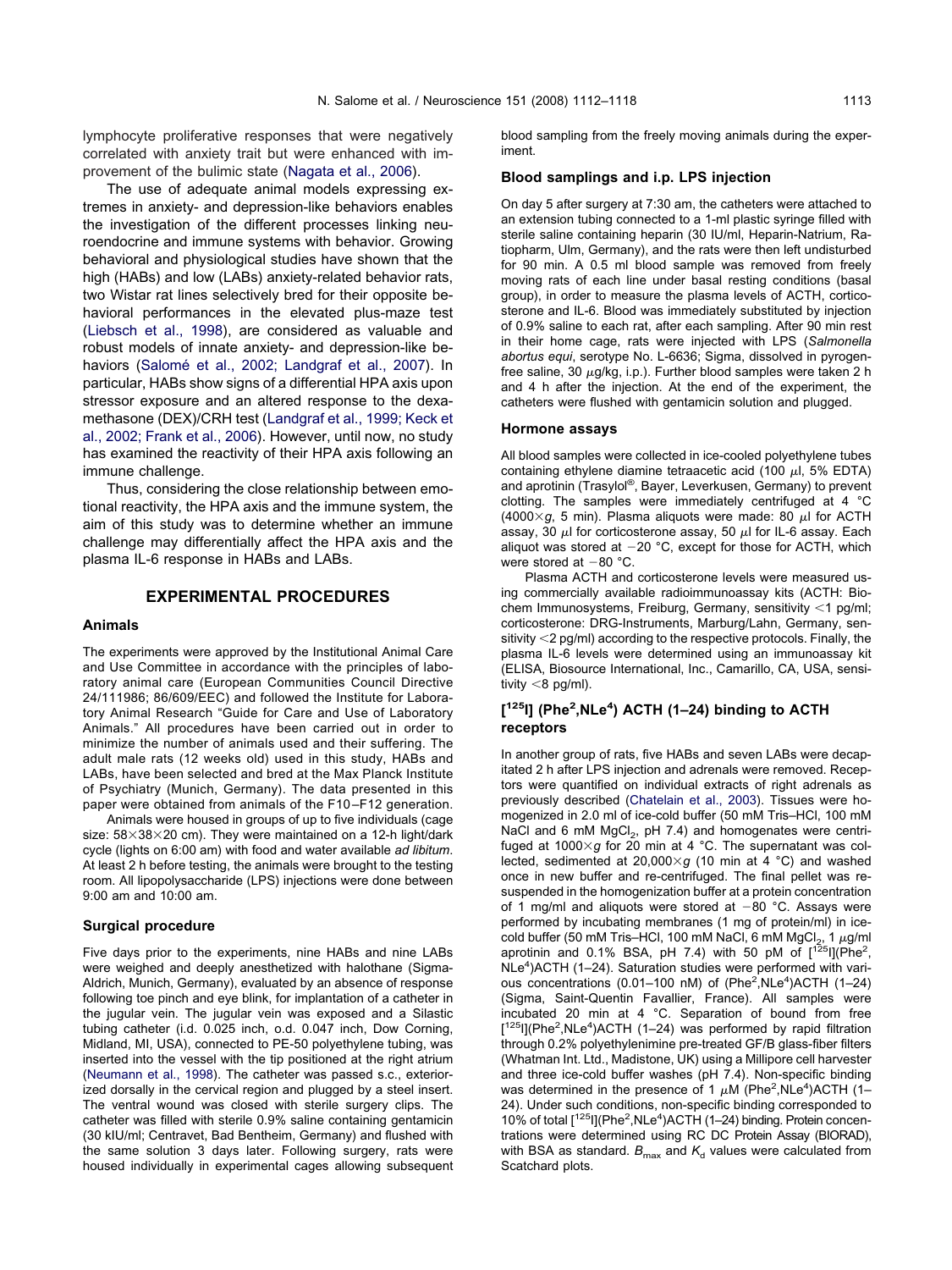<span id="page-2-0"></span>

Fig. 1. (A) Comparison of body weight of the 12-week-old HABs ( $n=9$ ) and LABs ( $n=9$ ). (B) Linear correlation plots for plasma IL-6 levels and HABs (full quadrilateral) and LABs (open triangle) body weight. Values are expressed as mean±S.E.M. \* *P*<0.05.

#### **Statistical analysis**

Data are expressed as mean $\pm$ standard error of the mean (S.E.M.). Basal levels and ratios (i.e. values obtained at different times divided by the baseline levels) of plasma ACTH, corticosterone and IL-6 levels, as well as binding ACTH parameters, were compared using Student's tests for unpaired values. One-way (line-time) ANOVA for repeated measures followed by Scheffé post hoc test was used to analyze changes in plasma ACTH, corticosterone and IL-6 levels.

#### **RESULTS**

## **Animal weights**

Using age-matched groups of adult animals we found that, on the day of the experiment, the weight of HABs was higher than that of the LABs  $(t_{16}=3.26, P<0.005;$  Fig. 1A).

# **Plasma ACTH levels**

Basal plasma ACTH levels were not different between HABs and LABs  $(t_{16}=-1.40, n.s.,$  Table 1). ANOVA analysis revealed a main time effect  $(F_{(2,32)}=114.37,$ *P*<0.001), irrespective of lines, since LPS injection increased plasma ACTH levels with the highest levels 2 h after injection  $(P<0.001)$ . In addition, the plasma levels were higher at 2 h than at 4 h after LPS injection ( $P$ <0.001). ANOVA analysis did not support any significant line effect ( $F_{(1,16)}$ =0.49; n.s., Table 1) nor time $\times$ line interaction  $(F_{(2,32)}=0.38;$  n.s., Table 1). Finally, the 2 h/basal ( $t_{16}$ =0.28, n.s.) and 4 h/basal ratios ( $t_{16}$ =0.52, n.s.) were not different between HABs and LABs (Table 1).

#### **Plasma corticosterone levels**

Basal plasma corticosterone levels were not different between HABs and LABs  $(t_{16}=0.87, n.s.)$ . ANOVA analysis revealed a main time effect  $(F_{(2,32)}=97.91; P<0.001,$  Table 1), irrespective of lines, since LPS injection induced an increase in plasma corticosterone levels measured both at 2 h ( $P$ <0.001) and at 4 h ( $P$ <0.001) after injection compared with basal levels, as well as higher plasma corticosterone levels at 2 h than at 4 h after LPS injection (P<0.001). Moreover, ANOVA analysis revealed a main lines effect  $(F_{(2,32)}=9.7; P<0.01)$ , irrespective of time, as HABs displayed higher plasma corticosterone levels than LABs. ANOVA analysis revealed also a significant time $\times$ line interaction ( $F_{(2,32)}$ =5.58; *P*<0.01, Table 1) indicating that both HABs and LABs exhibited an increase in their plasma corticosterone levels at 2 h and 4 h after LPS

**Table 1.** Plasma ACTH, corticosterone and IL-6 levels, and ratios for plasma ACTH, corticosterone and IL-6 levels calculated from individual values obtained at 2 h (2 h/basal) and at 4 h (4 h/basal) of male HABs and LABs in basal condition (basal), at 2 h and 4 h after lipopolysaccharide (*Salmonella arbortus equi*) injection

|                        | <b>Basal</b>              | 2 <sub>h</sub>      | 4 h                            | Ratio 2 h/basal   | Ratio 4 h/basal | Time      | Line     | Interaction |
|------------------------|---------------------------|---------------------|--------------------------------|-------------------|-----------------|-----------|----------|-------------|
| ACTH (pg/ml)           |                           |                     |                                |                   |                 |           |          |             |
| <b>HAB</b>             | $45.3 \pm 6.10$           | $2129 \pm 216.6$    | $250.1 \pm 87.0$               | $56.0 \pm 9.1$    | $7.0 \pm 3.4$   | P < 0.001 | n.s      | n.s         |
| LAB                    | $59.7 \pm 8.20$           | $2389 \pm 322.9$    | $285.1 \pm 59.8$               | $50.9 \pm 15.5$   | $5.2 \pm 0.9$   |           |          |             |
| Corticosterone (ng/ml) |                           |                     |                                |                   |                 |           |          |             |
| <b>HAB</b>             | 45.9 $\pm$ 12.8 $\degree$ | $418.9 \pm 17.8$ ** | $251.7 \pm 48.2$ <sup>##</sup> | $15.4 \pm 3.2$    | $8.6 \pm 2.4$   | P < 0.001 | P< 0.001 | P < 0.001   |
| LAB                    | $32.9 \pm 7.80^{\circ}$   | $273.6 \pm 11.7$    | $231.9 \pm 8.80$               | $14.4 \pm 4.2$    | $12.2 \pm 3.6$  |           |          |             |
| $IL-6$ (pg/ml)         |                           |                     |                                |                   |                 |           |          |             |
| <b>HAB</b>             | $28.5 \pm 8.80^*$         | $3908 \pm 670.9$    | $726.9 \pm 295.1$              | $362 \pm 110.2^*$ | $89.8 \pm 32.1$ | P < 0.001 | n.s      | n.s         |
| LAB                    | $91.7 \pm 28.9$           | $4891 \pm 425.5$    | $775.4 \pm 170.1$              | $75.0 \pm 18.2$   | $15.3 \pm 5.4$  |           |          |             |

Values are expressed as mean ± S.E.M. HABs,  $n=9$  per group; LABs,  $n=8-9$  per group.

\*  $P<0.05$  vs. LABs for the same parameter.

\*\*  $P<0.01$  vs. LABs for the same parameter.

°°  $P$  < 0.01 basal vs. 2 h and 4 h for the same line.

##  $P < 0.01$  HAB 2 h vs. HAB 4 h.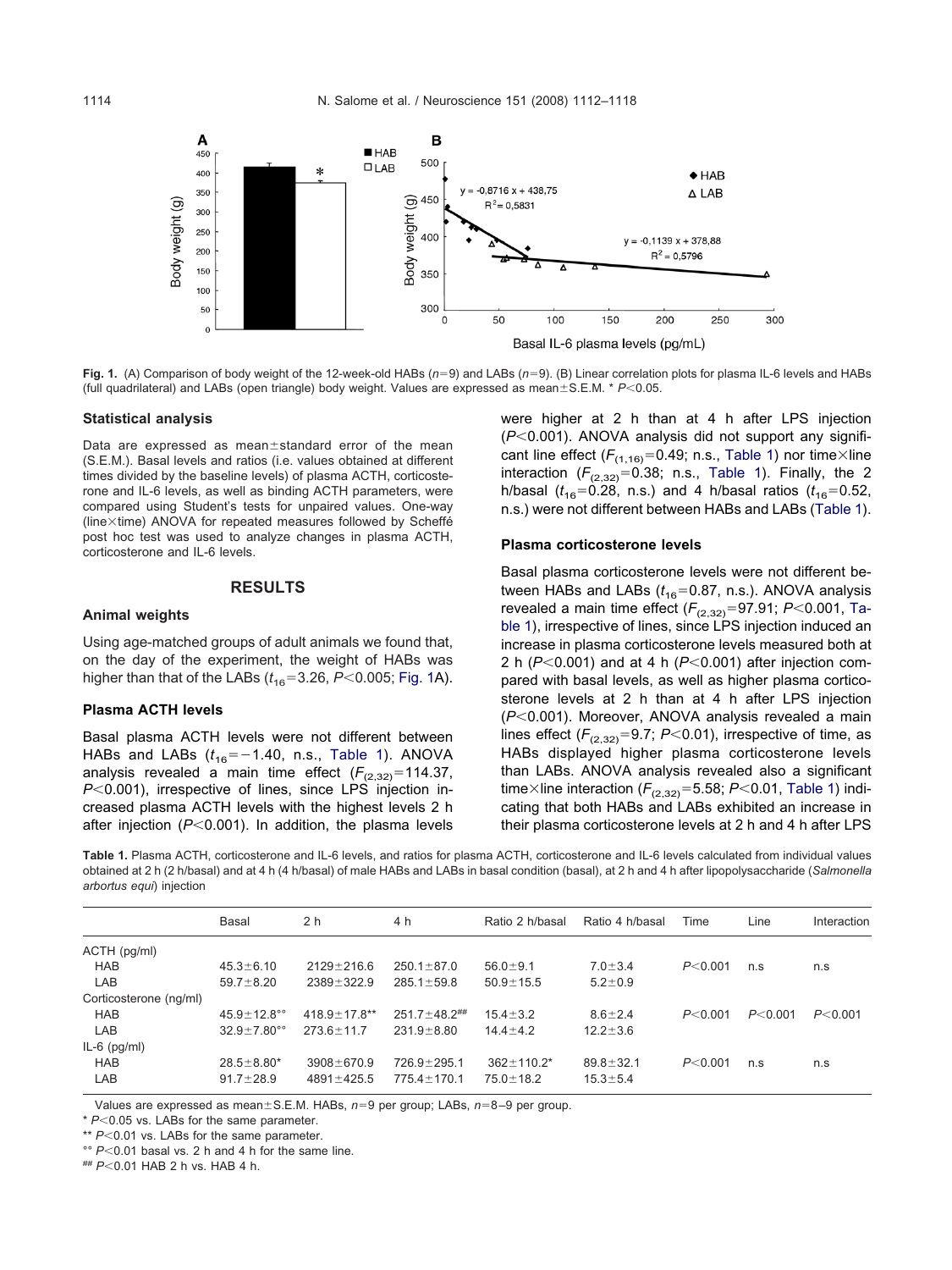**Table 2.** Adrenal ACTH receptor characteristics of male HABs  $(n=5)$ and LABs (n=7), 2 h after lipopolysaccharide (Salmonella abortus *equi*) injection

|            | High-affinity sites |                            | Low-affinity sites |                            |  |  |
|------------|---------------------|----------------------------|--------------------|----------------------------|--|--|
|            | $K_a$ (nM)          | $B_{\text{max}}$ (fmol/mg) | $K_{d}$ (nM)       | $B_{\text{max}}$ (fmol/mg) |  |  |
| <b>HAB</b> | $23+03$             | $90.8 \pm 12.3$            | $0.11 \pm 0.04$    | $9.2 \pm 0.9$              |  |  |
| I AR       | $17 + 0.3$          | $78.5 + 12.8$              | $0.05 \pm 0.03$    | $122+27$                   |  |  |

Values are expressed as mean ± S.E.M. HABs,  $n=5$ ; LAB,  $n=7$ .

injection (P<0.001, [Table 1\)](#page-2-0). The corticosterone levels measured 2 h after the immune challenge were higher in HABs than in LABs ( $P<0.001$ , [Table 1\)](#page-2-0). Furthermore, only the HABs' corticosterone levels were higher at 2 h than at 4 h after the LPS injection ( $P$ <0.001, [Table 1\)](#page-2-0). Finally, the 2 h/basal and 4 h/basal ratios were not different between the two lines  $(t_{16}=0.17, n.s.; t_{16}=0.85, n.s.,$  respectively, [Table 1\)](#page-2-0).

# **Plasma IL-6 levels**

The basal plasma levels of IL-6 were significantly lower in HABs than in LABs  $(t_{15}=-2.48; P<0.05)$  and negatively correlated with the animals' weights  $(r=-0.76, P<0.05,$ [Fig. 1B](#page-2-0)). ANOVA analysis revealed a main time effect  $(F_{(2,32)}=95.26, P<0.001,$  [Table 1\)](#page-2-0), irrespective of lines, since LPS injection resulted in a significant increase of plasma IL-6  $(F_{(2,32)}=95.26, P<0.001)$  measured at 2 h and at 4 h after injection  $(P<0.001)$ . In addition, plasma levels of IL-6 at 2 h were higher than at 4 h after the injection ( $P<0.001$ ). ANOVA analysis did not suggest any significant line effect ( $F_{(1,16)}$ =1.54; n.s.) nor time $\times$ line interaction  $(F_{(2,32)}=1.33; \text{ n.s.})$ . Interestingly, the 2 h/basal ratio was higher in HABs than in LABs  $(t_{15}=2.42; P<0.05)$ whereas the 4 h/basal ratio tended to be higher in HABs relative to LABs  $(t_{15}=1.94, P=0.07)$ .

## **Adrenal ACTH binding**

The  $K_d$  and  $B_{\text{max}}$  were not significantly different between HABs and LABs both for the high (H) and low (L) affinity sites (Table 2;  $K_dH: t_{10} = 1.20$ , n.s.;  $K_dL: t_{10} = 1.18$ , n.s.; *B*<sub>max</sub>H:  $t_{10}$ =0.63, n.s.; *B*<sub>max</sub>L:  $t_{10}$ =-0.87, n.s).

# **DISCUSSION**

This study provides the first evidence that 1) HABs and LABs display differential HPA axis and IL-6 responses after an immune challenge and 2) HABs have lower basal plasma IL-6 levels than LABs. In agreement with previous studies [\(Landgraf et al., 1999; Salomé et al., 2006\)](#page-5-0), we confirmed the absence of a basal difference in ACTH and corticosterone plasma levels. Moreover, as previously reported in Wistar rats, LPS injection (*Salmonella arbortus equi*), considered as a physiological stressor [\(Anisman](#page-4-0) [and Matheson, 2005\)](#page-4-0), increased both plasma ACTH and corticosterone levels [\(Mathias et al., 1999\)](#page-5-0). These rises in ACTH and corticosterone were also reported in rodent models with other types of LPS [\(Lenczowski et al., 1997;](#page-5-0) [Bethin et al., 2000\)](#page-5-0). Here, the LPS injection induced higher corticosterone levels in HABs than LABs, whereas plasma ACTH levels increased to similar levels in both lines. The ACTH reactivity differed from those obtained after a psychological stressor, including exposure to an open arm of the elevated plus-maze. In this condition, in comparison to LABs, HABs displayed higher plasma ACTH levels that could be associated with their higher plasma corticosterone levels [\(Landgraf et al., 1999; Salomé et al., 2006;](#page-5-0) [Frank et al., 2006\)](#page-5-0). Thus, the HPA reactivity of HABs and LABs may depend upon the nature of the stressor. In our study, the higher increase in HABs' plasma corticosterone levels compared with LABs associated with similar changes in the plasma ACTH concentrations did not appear to be the consequence of a difference in adrenal ACTH receptors sensitivity, since no alteration in the binding properties of the adrenal ACTH receptors was observed in either line after LPS injection. However, variations in plasma levels of IL-6 after LPS injection were associated with increased ACTH and corticosterone levels. Thus, one can speculate that this association may be an alternative explanation for the corticosterone changes observed in our study [\(Givalois et al., 1994; Wang and](#page-5-0) [Dunn, 1999\)](#page-5-0). Indeed, even if HABs and LABs showed a similar increase in plasma IL-6 levels after LPS injection, HABs displayed a higher 2 h/basal ratio than LABs that can result from their low basal plasma IL-6 levels. Moreover, the well-known effect of IL-6 to increasing plasma corticosterone levels [\(Lenczowski et al., 1997; Bethin et al., 2000\)](#page-5-0) supports the hypothesis that the higher reactivity of IL-6 in HABs might play a pivotal role in the altered corticosterone response observed after an immune challenge. The origin and the consequence of this difference in plasma IL-6 levels between HABs and LABs remain to be determined. However, peripheral injection of IL-6 increases ambulatory exploration, locomotion and rearing in a new environment [\(Zalcman et al., 1998\)](#page-6-0). In addition, IL-6 KO mice show higher anxiety-like behavior than their wild type counterparts in the elevated plus-maze as well as in the dark–light box [\(Armario et al., 1998; Chourbaji et al., 2006\)](#page-4-0). Hence, these data support that endogenous IL-6 might exert anxiolytic effects. However, [Swiergiel and Dunn \(2006\)](#page-6-0) failed to obtain an increase of anxiety-related behavior in IL-6 KO mice and recently showed an anxiogenic effect of LPS injection that has been related to a decrease of general activity [\(Swiergiel and Dunn, 2007\)](#page-6-0). Concerning the HABs and LABs, their anxious phenotype was demonstrated to be robust in several models of unconditioned anxiety [\(Landgraf and Wigger, 2003\)](#page-5-0). In addition, HABs displayed less locomotor activity and rearing when faced to novel and stressful situations [\(Landgraf and Wigger, 2003\)](#page-5-0). Thus, the difference in basal plasma IL-6 levels between HABs and LABs could be related to their different emotionality. Furthermore, the behavior of group-housed HAB and LAB rats observed under basal conditions in their home cages was different since HAB rats present more sleeping/ resting than their LAB counterparts [\(Henniger et al., 2000\)](#page-5-0). Because of the existing relation between IL-6 and sleep, a physiological process often altered in anxiety and major depression, this observation is of particular interest. In fact,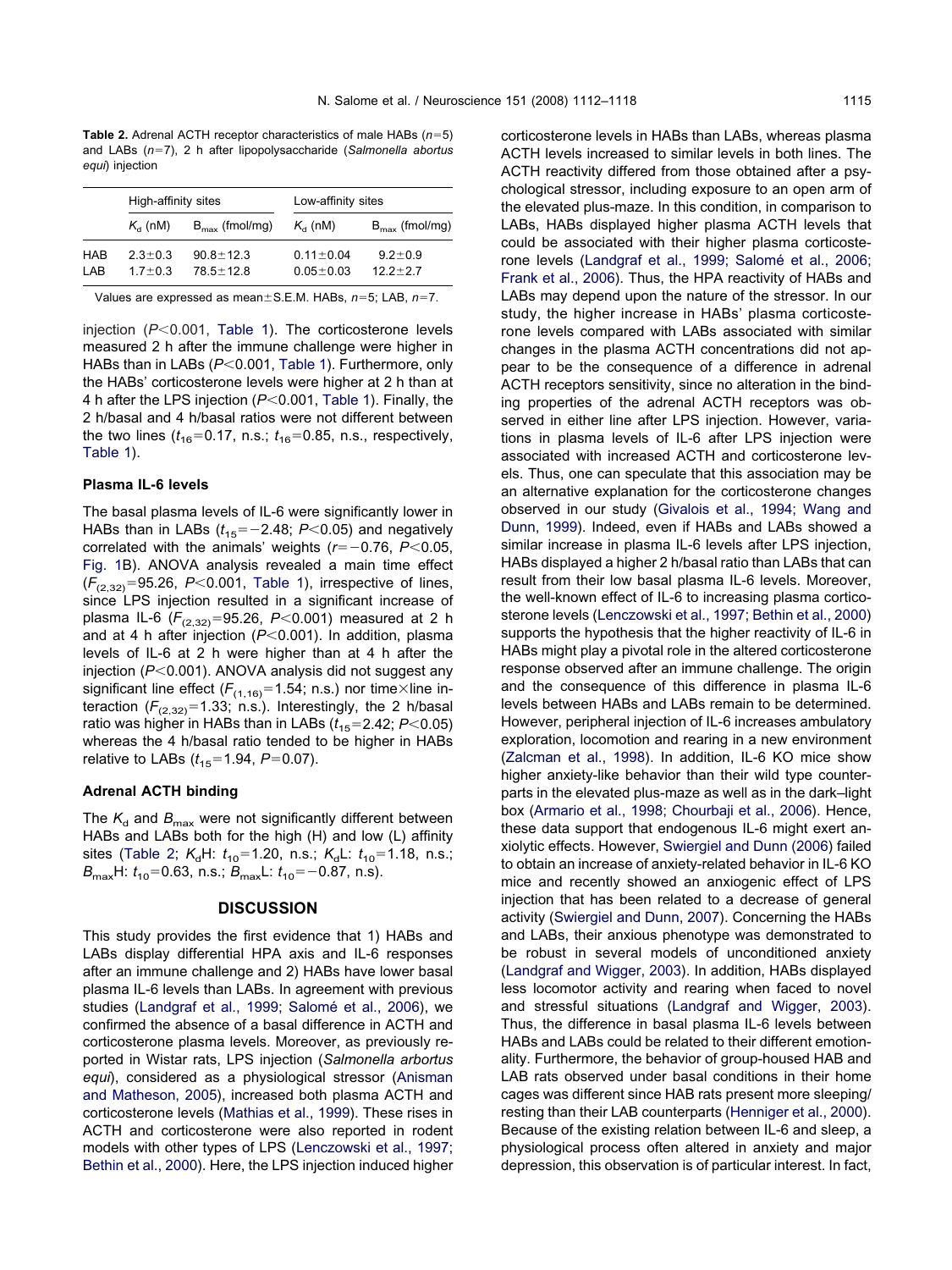<span id="page-4-0"></span>in human, daytime plasma levels of IL-6 are inversely correlated with the amount of nighttime sleep, and sleep deprivation increases plasma levels of IL-6 [\(Shearer et al.,](#page-6-0) [2001; Vgontzas et al., 1997, 1999\)](#page-6-0). In rats, central injection of IL-6 altered the non–rapid eye movement (non-REM) sleep similarly to what it has been reported in humans after a subcutaneous IL-6 injection [\(Späth-Schwalbe et al.,](#page-6-0) [1998\)](#page-6-0). In HABs and LABs, [Lancel and coworkers \(2002\)](#page-5-0) reported that these two lines exhibited a different spontaneous sleep–wake, with HABs spending less time in wakefulness and more time in non-REM than LABs. These results support the inverse association between low plasma levels of IL-6 found here and their prolonged sleep period.

Beside the IL-6 effects on anxiety-related behavior, this cytokine is hypothesized to be a key factor in the mechanisms involved in the pathogenesis of depression. However, results obtained from animal and human studies are often inconsistent. As an example, in IL-6 KO mice, the reduced behavioral despair in the forced swim and tail suspension tests, and an enhanced hedonic behavior in the saccharin test obtained by [Chourbaji et al. \(2006\)](#page-5-0) could not be reproduced in other studies (Anisman and Merali, 2002; Swiergiel and Dunn, 2006). Even if some human studies reported increased plasma IL-6 levels in nontreated depressed patients [\(Maes et al., 1995; From](#page-5-0)[mberger et al., 1997\)](#page-5-0), others have shown opposing results [\(Haack et al., 1999; Marques-Deak et al., 2007\)](#page-5-0) often generated by confounding factors such as the age of the patients or the status of smokers [\(Haack et al., 1999\)](#page-5-0). Moreover, the effects of antidepressants on IL-6 levels led to controversial results [\(Sluzewska et al., 1995; From](#page-6-0)[mberger et al., 1997; Maes et al., 1997; Kubera et al.,](#page-6-0) [2000; Basterzi et al., 2005\)](#page-6-0). Indeed, an increase in serum IL-6 levels has been reported in depressed patients treated with selective 5-HT reuptake inhibitors or lithium [\(Haack et](#page-5-0) [al., 1999; Kubera et al., 2004; Marques-Deak et al., 2007\)](#page-5-0). Likewise, in rats, administration of 5-HT reuptake inhibitors induced an increase of splenocyte IL-6 production [\(Kubera](#page-5-0) [et al., 2000\)](#page-5-0). These authors suggested that the therapeutic activity of these antidepressants was at least partly associated with the IL-6 homeostasis. In this context, IL-6 may thus interfere with the serotoninergic system by stimulating 5-HT release and increasing 5-HT turnover [\(Calapai et al.,](#page-5-0) [2001; Zhang et al., 2001; Lenard and Dunn, 2005\)](#page-5-0). Interestingly, the HABs exhibited a higher depression relatedbehavior than LABs and a deficiency in the 5-HT neurotransmission and metabolism [\(Umriukhin et al., 2002;](#page-6-0) [Landgraf and Wigger, 2003; Keck et al., 2005; Salomé et](#page-6-0) [al., 2006\)](#page-6-0). Thus, we cannot exclude the possibility that the modified basal plasma IL-6 levels we observed in HABs may be primarily related to either depression like-behavior and/or altered 5-HT system.

Finally, the difference in basal IL-6 levels found in HABs could also be related to another physiological process that involves this cytokine. In our study, we found a negative correlation between basal plasma levels of IL-6 and the weight of HABs and LABs. In fact, IL-6 is strongly involved in the regulation of energy homeostasis, particularly in lipolysis, energy expenditure, decreased appetite and weight gain [\(Stouthard et al., 1995; Finck and John](#page-6-0)[son, 1997; Wallenius et al., 2002a,b; Holmes et al., 2004\)](#page-6-0). Indeed, circulating levels of IL-6 are elevated in obese humans and animals [\(Roytblat et al., 2000; Harkins et al.,](#page-6-0) [2004\)](#page-6-0). Furthermore, IL-6 deficient mice developed matureonset obesity at 6 –7 months of age, and peripheral treatment was able to partly reverse obesity [\(Wallenius et al.,](#page-6-0) [2002a\).](#page-6-0) These obese mice showed an increased synthesis of acylation-stimulating proteins [\(Wernstedt et al., 2006\)](#page-6-0) which stimulated the uptake of glucose and lipids into adipose tissue [\(Murray et al., 1999; Xia et al., 2002\)](#page-5-0) and whose levels were decreased after IL-6 treatment [\(Wern](#page-6-0)[stedt et al., 2006\)](#page-6-0). Altogether, these data support the relation between low basal plasma IL-6 levels displayed by HABs and their higher body weight compared with LABs.

# **CONCLUSION**

In conclusion, the data we obtained with the HABs and LABs highlight a link between immune alterations and HPA dysfunction as usually observed in various psychiatric diseases. Furthermore, this study reinforces the usefulness of the HAB/LAB rat model to assess not only the neurobiological changes occurring after exposure to psychological stressors, but also to analyze the neuronal basis of HPA reactivity and physiological immune mechanisms after an immune challenge. The alterations described in this study suggest that IL-6 could be a neuroendocrine correlate of trait anxiety in HABs and provide a new window to investigate the field of psycho-immuno-neuroendocrinology with special regard to the physiological origins of anxiety-related and depression-like behavior in relation to metabolic regulation.

*Acknowledgments—This work was partly supported by the Région Nord-Pas de Calais, the University of Lille 1 and the European financial support from Egide (Procope No.03180SE). The authors wish to thank Pr. S. L. Dickson for helpful comments on the manuscript.*

# **REFERENCES**

- Anisman H, Merali Z (2002) Cytokines, stress, and depressive illness. Brain Behav Immun 16:513–524.
- Anisman H, Matheson K (2005) Stress, depression, and anhedonia: caveats concerning animal models. Neurosci Biobehav Rev 29: 525–546.
- Armario A, Hernández J, Bluethmann H, Hidalgo J (1998) IL-6 deficiency leads to increased emotionality in mice: evidence in transgenic mice carrying a null mutation for IL-6. J Neuroimmunol 92: 160 –169.
- Basterzi AD, Aydemir C, Kisa C, Aksaray S, Tuzer V, Yazici K, Goka E (2005) IL-6 levels decrease with SSRI treatment in patients with major depression. Hum Psychopharmacol 20:473– 476.
- Bethin KE, Vogt SK, Muglia LJ (2000) Interleukin-6 is an essential, corticotropin-releasing hormone-independent stimulator of the adrenal axis during immune system activation. Proc Natl Acad Sci U S A 97:9317–9322.
- Butterweck V, Prinz S, Schwaninger M (2003) The role of interleukin-6 in stress-induced hyperthermia and emotional behaviour in mice. Behav Brain Res 144:49 –56.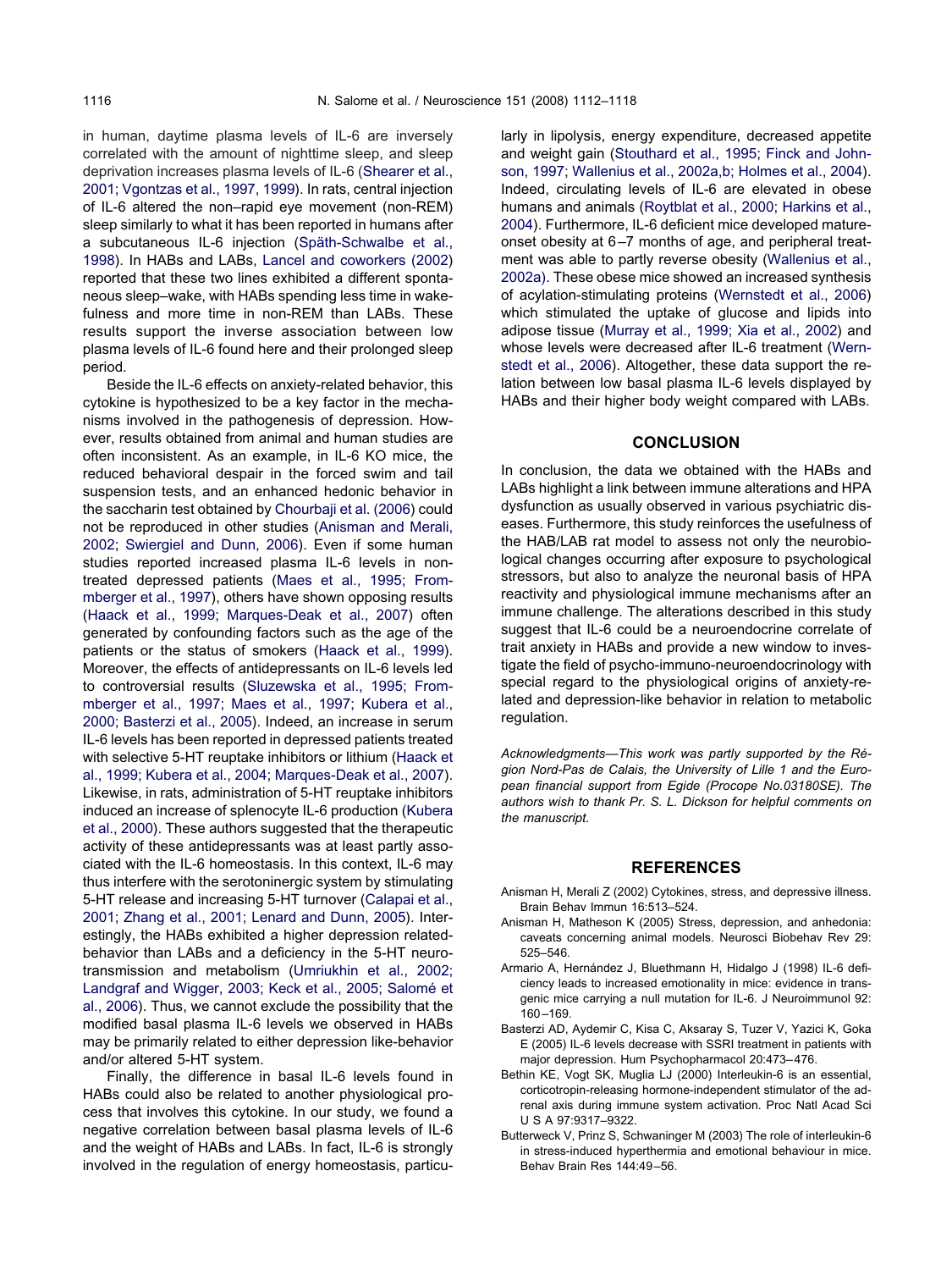- <span id="page-5-0"></span>Calapai G, Crupi A, Firenzuoli F, Inferrera G, Squadrito F, Parisi A, De Sarro G, Caputi A (2001) Related serotonin, norepinephrine and dopamine involvement in the antidepressant action of hypericum perforatum. Pharmacopsychiatry 34:45– 49.
- Capuron L, Dantzer R (2003) Cytokines and depression: the need for a new paradigm. Brain Behav Immun 17:S119 –S124.
- Chatelain D, Montel V, Dickes-Coopman A, Chatelain A, Deloof S (2003) Trophic and steroidogenic effects of water deprivation on the adrenal gland of the adult female rat. Regul Pept 110:249 –255.
- Chourbaji S, Urani A, Inta I, Sanchis-Segura C, Brandwein C, Zink M, Schwaninger M, Gass P (2006) IL-6 knockout mice exhibit resistance to stress-induced development of depression-like behaviors. Neurobiol Dis 23:587–594.
- Dantzer R, Wollman EE, Yirmiya R (2003) Cytokines and depression: an update. Brain Behav Immun 16:501–502.
- Finck BN, Johnson RW (1997) Anorexia, weight loss and increased plasma interleukin-6 caused by chronic intracerebroventricular infusion of interleukin-1beta in the rat. Brain Res 761:333–337.
- Frank E, Salchner P, Aldag JM, Salome N, Singewald N, Landgraf R, Wigger A (2006) Genetic predisposition to anxiety-related behavior determines coping style, neuroendocrine responses, and neuronal activation during social defeat. Behav Neurosci 120:60 –71.
- Frommberger UH, Bauer J, Haselbauer P, Fraulin A, Riemann D, Berger M (1997) Interleukin-6-(IL-6) plasma levels in depression and schizophrenia: comparison between the acute state and after remission. Eur Arch Psychiatry Clin Neurosci 247:228 –233.
- Givalois L, Dornand J, Mekaouche M, Solier MD, Bristow AF, Ixart G, Siaud P, Assenmacher I, Barbanel G (1994) Temporal cascade of plasma level surges in ACTH, corticosterone, and cytokines in endotoxin-challenged rats. Am J Physiol 267:R164 –R170.
- Grippo AJ, Francis J, Beltz TG, Felder RB, Johnson AK (2005) Neuroendocrine and cytokine profile of chronic mild stress-induced anhedonia. Physiol Behav 84:697–706.
- Haack M, Hinze-Selch D, Fenzel T, Kraus T, Kuhn M, Schuld A, Pollmacher T (1999) Plasma levels of cytokines and soluble cytokine receptors in psychiatric patients upon hospital admission: effects of confounding factors and diagnosis. Psychiatr Res 33: 407– 418.
- Harkins JM, Moustaid-Moussa N, Chung YJ, Penner KM, Pestka JJ, North CM, Claycombe KJ (2004) Expression of interleukin-6 is greater in preadipocytes than in adipocytes of 3T3-L1 cells and C57BL/6J and ob/ob mice. J Nutr 134:2673–2677.
- Henniger MS, Ohl F, Hölter SM, Weissenbacher P, Toschi N, Lörscher P, Wigger A, Spanagel R, Landgraf R (2000) Unconditioned anxiety and social behaviour in two rat lines selectively bred for high and low anxiety-related behaviour. Behav Brain Res 111:153– 63.
- Hogan D, Morrow JD, Smith EM, Opp MR (2003) Interleukin-6 alters sleep of rats. J Neuroimmunol 137:59 – 66.
- Holmes AG, Watt MJ, Febbraio MA (2004) Suppressing lipolysis increases interleukin-6 at rest and during prolonged moderate-intensity exercise in humans. J Appl Physiol 97:689 – 696.
- Kahl KG, Kruse N, Rieckmann P, Schmidt MH (2004) Cytokine mRNA expression patterns in the disease course of female adolescents with anorexia nervosa. Psychoneuroendocrinology 29:13–20.
- Keck ME, Wigger A, Welt T, Müller MB, Gesing A, Reul JM, Holsboer F, Landgraf R, Neumann I (2002) Vasopressin mediates the response of the combined dexamethasone/CRH test in hyperanxious rats: implications for pathogenesis of affective disorders. Neuropsychopharmacology 26:94 –105.
- Keck ME, Sartori SB, Welt T, Muller MB, Ohl F, Holsboer F, Landgraf R, Singewald N (2005) Differences in serotonergic neurotransmission between rats displaying high or low anxiety/depression-like behaviour: effects of chronic paroxetine treatment. J Neurochem 92:1170 –1179.
- Kubera M, Kenis G, Bosmans E, Zieba A, Dudek D, Nowak G, Maes M (2000) Plasma levels of interleukin-6, interleukin-10, and interleukin-1 receptor antagonist in depression: comparison between the acute state and after remission. Pol J Pharmacol 52:237–241.
- Kubera M, Kenis G, Bosmans E, Kajta M, Basta-Kaim A, Scharpe S, Budziszewska B, Maes M (2004) Stimulatory effect of antidepressants on the production of IL-6. Int Immunopharmacol 4:185–192.
- Lancel M, Müller-Preuss P, Wigger A, Landgraf R, Holsboer FJ (2002) The CRH1 receptor antagonist R121919 attenuates stress-elicited sleep disturbances in rats, particularly in those with high innate anxiety. Psychiatr Res 36:197–208.
- Landgraf R, Wigger A, Holsboer F, Neumann ID (1999) Hyper-reactive hypothalamo-pituitary-adrenocortical axis in rats bred for high anxiety-related behaviour. J Neuroendocrinol 11:405– 407.
- Landgraf R, Wigger A (2003) Born to be anxious: neuroendocrine and genetic correlates of trait anxiety in HAB rats. Stress 6:111–119.
- Landgraf R, Kessler MS, Bunck M, Murgatroyd C, Spengler D, Zimbelmann M, Nussbaumer M, Czibere L, Turck CW, Singewald N, Rujescu D, Frank E (2007) Candidate genes of anxiety-related behavior in HAB/LAB rats and mice: focus on vasopressin and glyoxalase-I. Neurosci Biobehav Rev 31:89 –102.
- Lenard NR, Dunn AJ (2005) Mechanisms and significance of the increased brain uptake of tryptophan. Neurochem Res 30: 1543–1548.
- Lenczowski MJ, Van Dam AM, Poole S, Larrick JW, Tilders FJ (1997) Role of circulating endotoxin and interleukin-6 in the ACTH and corticosterone response to intraperitoneal LPS. Am J Physiol 273:R1870 –R1877.
- Liebsch G, Montkowski A, Holsboer F, Landgraf R (1998) Behavioral profiles of two Wistar rat lines selectively bred for high or low anxiety-related behavior. Behav Brain Res 94:301–310.
- Maes M, Meltzer HY, Bosmans E, Bergmans R, Vandoolaeghe E, Ranjan R, Desnyder R (1995) Increased plasma concentrations of interleukin-6, soluble interleukin-6, soluble interleukin-2 and transferrin receptor in major depression. J Affect Disord 34:301–309.
- Maes M, Bosmans E, De Jongh R, Kenis G, Vandoolaeghe E, Neels H (1997) Increased serum IL-6 and IL-1 receptor antagonist concentrations in major depression and treatment resistant depression. Cytokine 9:853– 858.
- Marques-Deak AH, Neto FL, Dominguez WV, Solis AC, Kurcgant D, Sato F, Ross JM, Prado EB (2007) Related cytokine profiles in women with different subtypes of major depressive disorder. J Psychiatr Res 41:152–159.
- Mathias S, Schiffelholz T, Linthorst ACE, Pollmächer T, Lancel M (1999) Diurnal variations in lipopolysaccharide-induced sleep, sickness behavior and changes in corticosterone levels in the rat. Neuroendocrinology 71:375–385.
- Murray I, Sniderman AD, Havel PJ, Cianflone K (1999) Acylation stimulating protein (ASP) deficiency alters postprandial and adipose tissue metabolism in male mice. J Biol Chem 274: 36219 –36225.
- Nagata T, Yamada H, Iketani T, Kiriike N (2006) Relationship between plasma concentrations of cytokines, ratio of CD4 and CD8, lymphocyte proliferative responses, and depressive and anxiety state in bulimia nervosa. J Psychosom Res 60:99 –103.
- Neumann ID, Johnstone HA, Hatzinger M, Liebsch G, Shipston M, Russell JA, Landgraf R, Douglas AJ (1998) Attenuated neuroendocrine responses to emotional and physical stressors in pregnant rats involve adenohypophysial changes. J Physiol 508:289 –300.
- Pomeroy C, Eckert E, Hu S, Eiken B, Mentink M, Crosby RD, Chao CC (1994) Role of interleukin-6 and transforming growth factor-beta in anorexia nervosa. Biol Psychiatry 36:836 – 839.
- Quintanilla RA, Orellana DI, Gonzalez-Billault C, Maccioni RB (2004) Interleukin-6 induces Alzheimer-type phosphorylation of tau protein by deregulating the cdk5/p35 pathway. Exp Cell Res 295:245–257.
- Raymond NC, Dysken M, Bettin K, Eckert ED, Crow SJ, Markus K, Pomeroy C (2000) Cytokine production in patients with anorexia nervosa, bulimia nervosa, and obesity. Int J Eat Disord 28: 293–302.